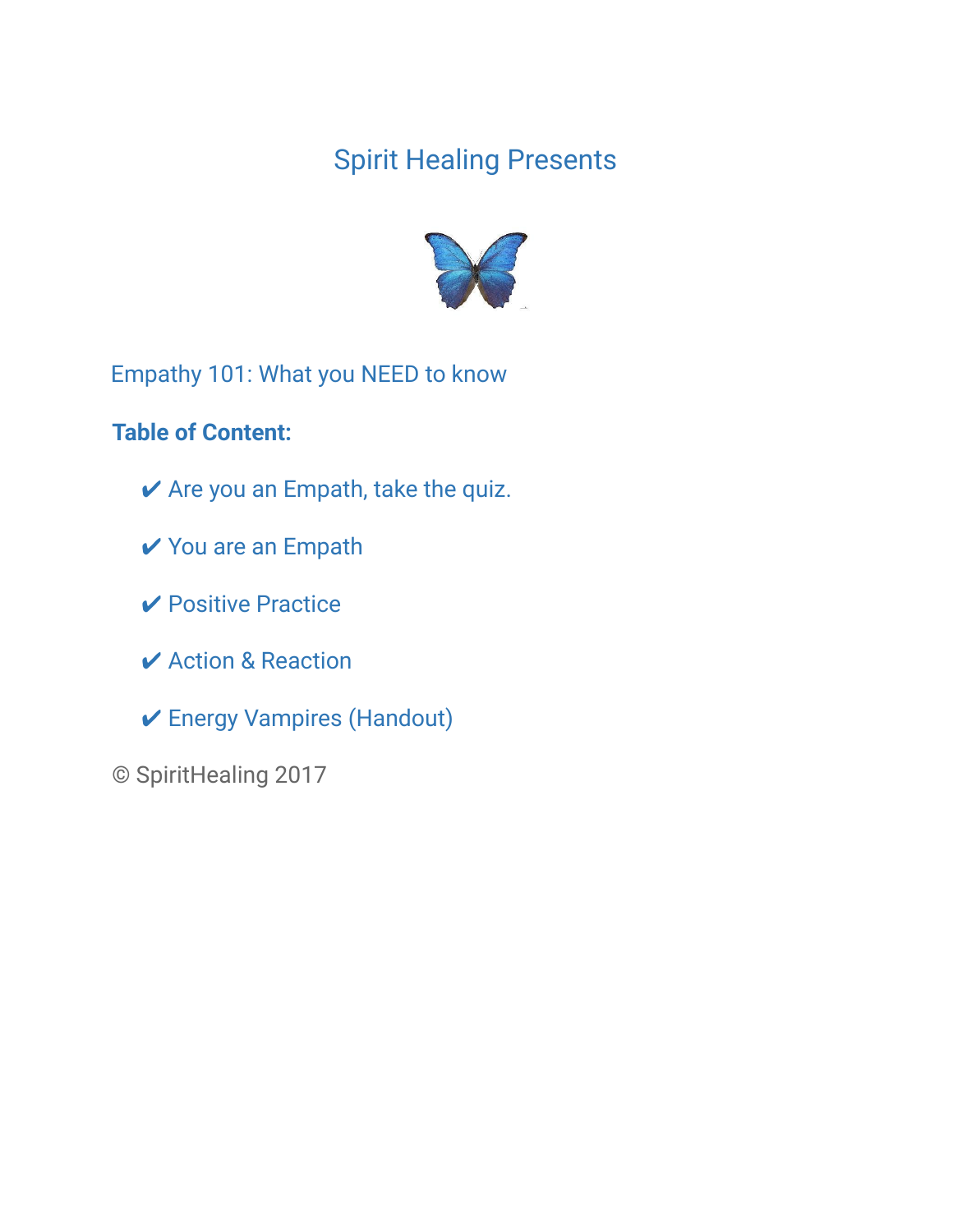## Are you an Empath?

Recognizing you are an Empath is the first step, but how do you know? As an empath, you tend to absorb the energy or vibrations of others. You feel exactly what they feel with all their emotions and physical ailments entering into your energy field or vibration.

For example, if you sit next to a person who feels down or sad, suddenly you feel down or sad too or if you are in close proximity to someone who may be angry, you sense this anger and overwhelmed by the heaviness of anger within you. Physical ailments can also affect an empath and leave nagging pain in our bodies when we connect to someone who may have chronic or continuous ailments, referred to as unconventional ailments.

Being an Empath can drain the life energy out of you. Large crowds or events can cause many different emotions at once, when you feel the emotional or physical pain of others, that feeling could potentially cause anxiety, depression and other overwhelming emotions.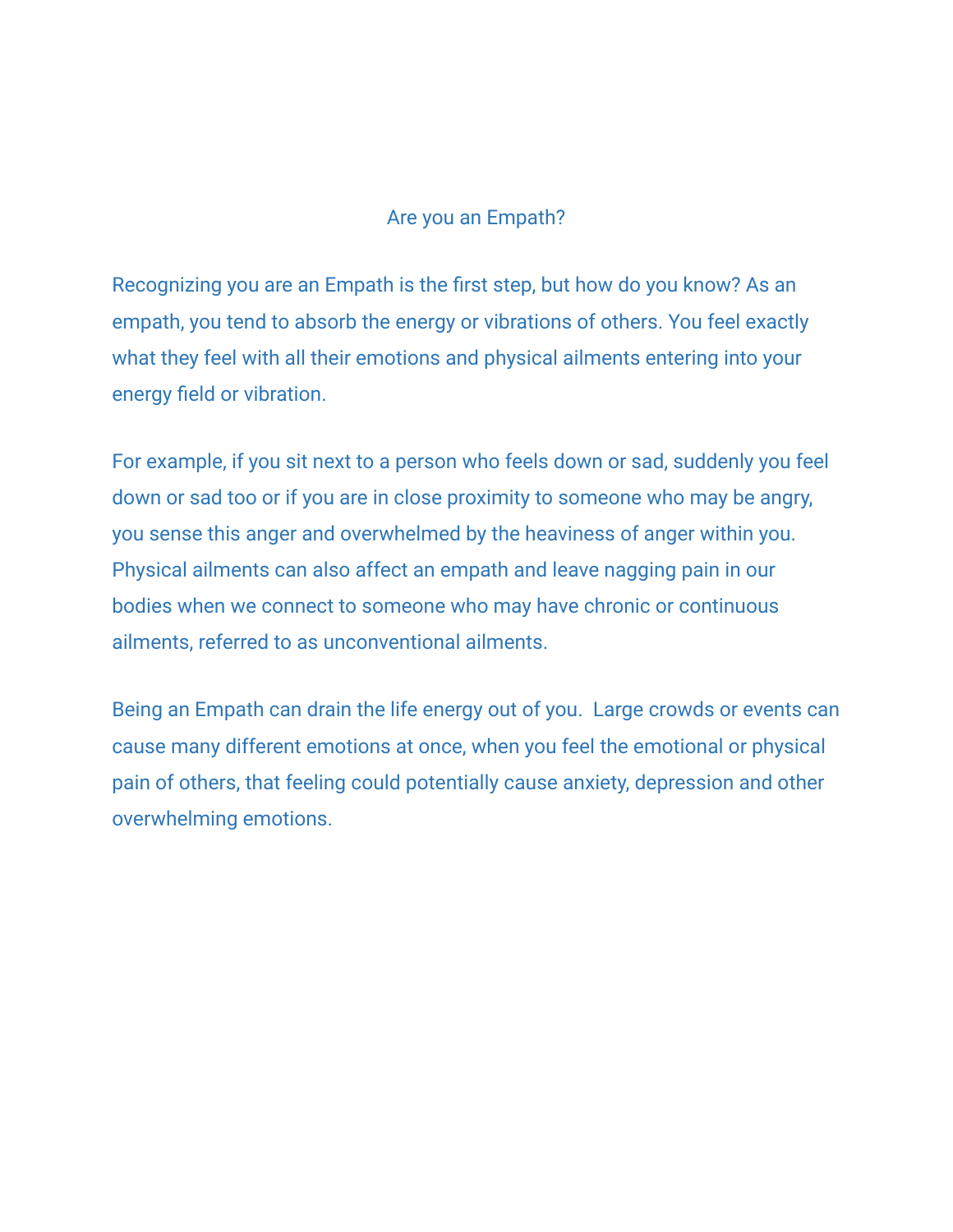TAKE THE QUIZ…

#### **Empath Quiz**

- 1. Highly sensitive, (emotional) Yes No 2. An Introvert, (keep to yourself or very selective on who you spend time with) Yes No 3. Intuitive, (have a knowing) Yes No 4. Overwhelmed by intimate relationships Yes No 5. A target for emotional vampires (needy or narcissistic people) Yes No 6. Absorb or "feel" other people's emotions or physical ailments Yes No 7. Need alone time often Yes No 8. Have highly tuned senses (sight, smell, hearing, feeling) Yes No 9. Give too much, at your emotional expense (feel guilty for saying no) Yes No 10. Mood swings Yes No
- 11. Feel rejuvenated by nature or animals Yes No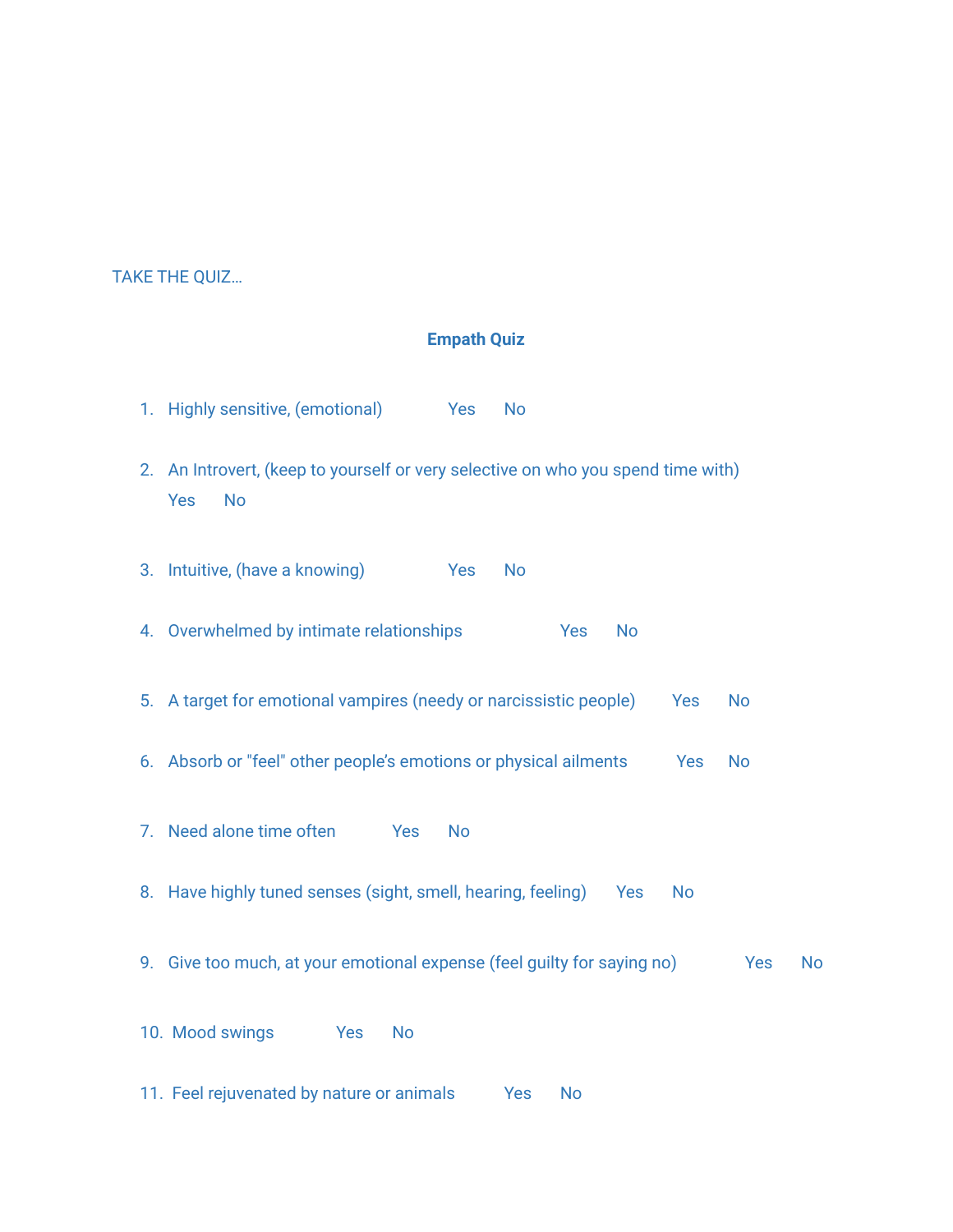If you answered yes to the majority of these questions, chances are …

#### YOU ARE AN EMPATH!



Even though it may seem like a bad thing sometimes, being an Empath does not always have to be, you are able to not only feel negative emotions around you, but you are able to feel positive ones as well, be it emotional or physical. Being an empath and feeling what others around you are feeling is all about you being a part of a larger consciousness. Tapping into this 'collective consciousness' or "universal energy" is why you are able to feel what others around you are feeling.

Figuring out whose feelings you are tapping into is the first step "Are these feelings mine" is the easier question. Once you have recognized that the feelings that you are experiencing may be coming from someone other than you, you can then take action to release yourself of these feelings. Remember these feelings are now a part of you, and your energy field. Differentiating your feelings from others can be very trying and why it is so important for you to STOP and ask yourself that question.

As you know, being an Empath is not always easy. It can honestly get in the way of what we want to do. Lucky for us, we can learn how to cleanse, center, and protect ourselves so that we do not feel too much or become overloaded. There are many techniques and ways to protect yourself from unwanted feelings, energy or vibrations. Because of your high sensitivity and consciousness, you can't just simply "*turn it off*". So what do we do?

Implementing our "positive practices" into your life and finding what works for you can be very beneficial in so many ways. Let's take a look!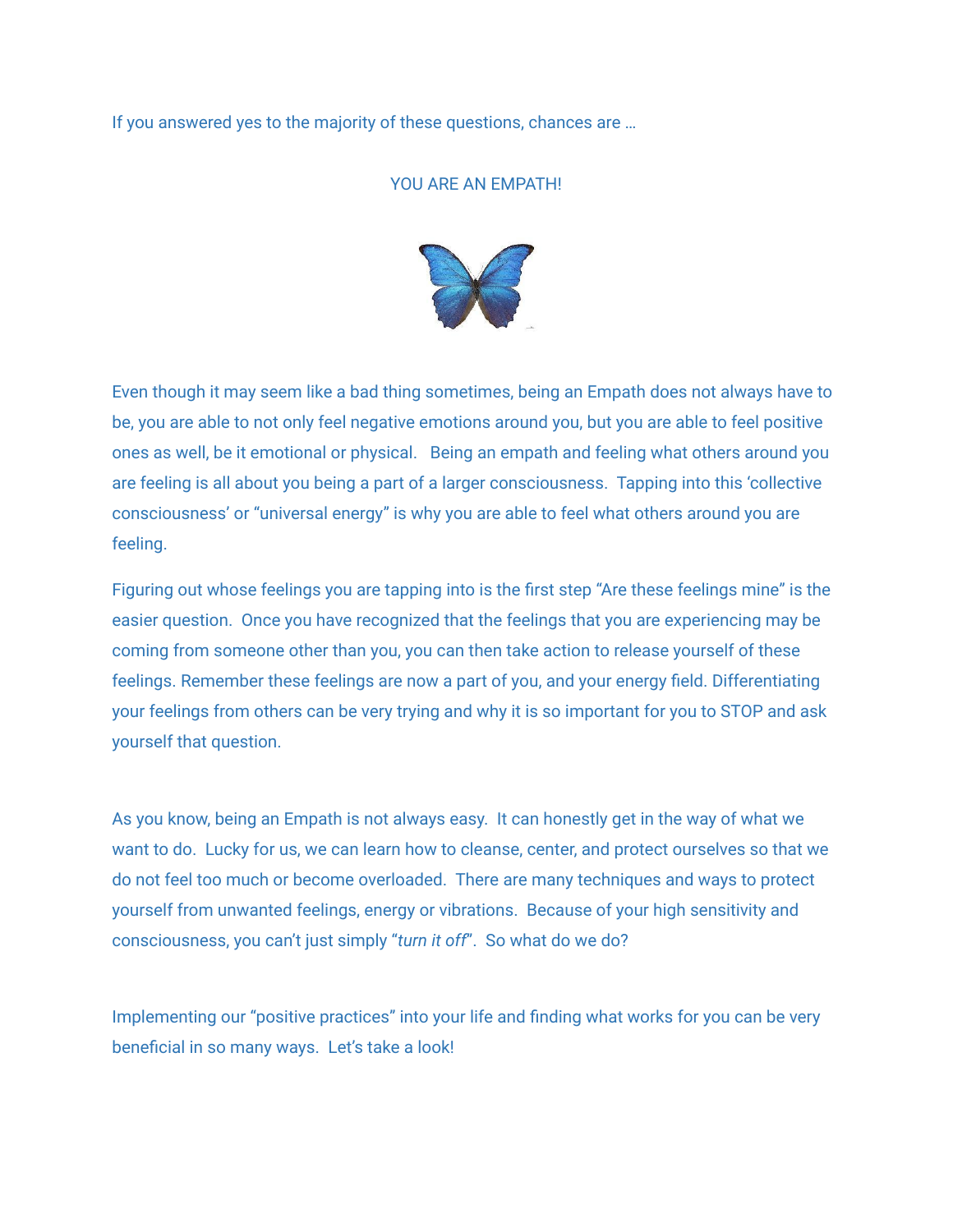## **Spirit Healing**

### **POSITIVE PRACTICE GUIDE AND TECHNIQUES**

**First:** Recognize that you are indeed an empath. (As we did above) **Second:** Find what works best for you.

Tip: Implementing more than one POSITIVE PRACTICE technique can be a huge benefit in managing everyday life.

© SpiritHealing 2017

#### **1. Energy Cleansing**

Before Energy Shielding, it is always best to first cleanse your energy. You need your intent and your imagination to speak with your subconscious (the Mind's Eye), and alter your state of consciousness. You can remove any energy residue by cleansing your aura or energy field. To cleanse your energy, use your imagination to make your subconscious remove the energy around you.

Technique: First, breathe. Deep breaths in and out. Close your eyes and Imagine light cleansing your entire body and energy field (aura) or water purifying your energy field. Telling your light and/or water to remove any negative energy that is attached to you, saying to yourself, release anything that may be latched on to me that I have taken on that is not mine, and that does not serve me, release it back to be cleansed for the greater good. (This practice can also be done during mediation)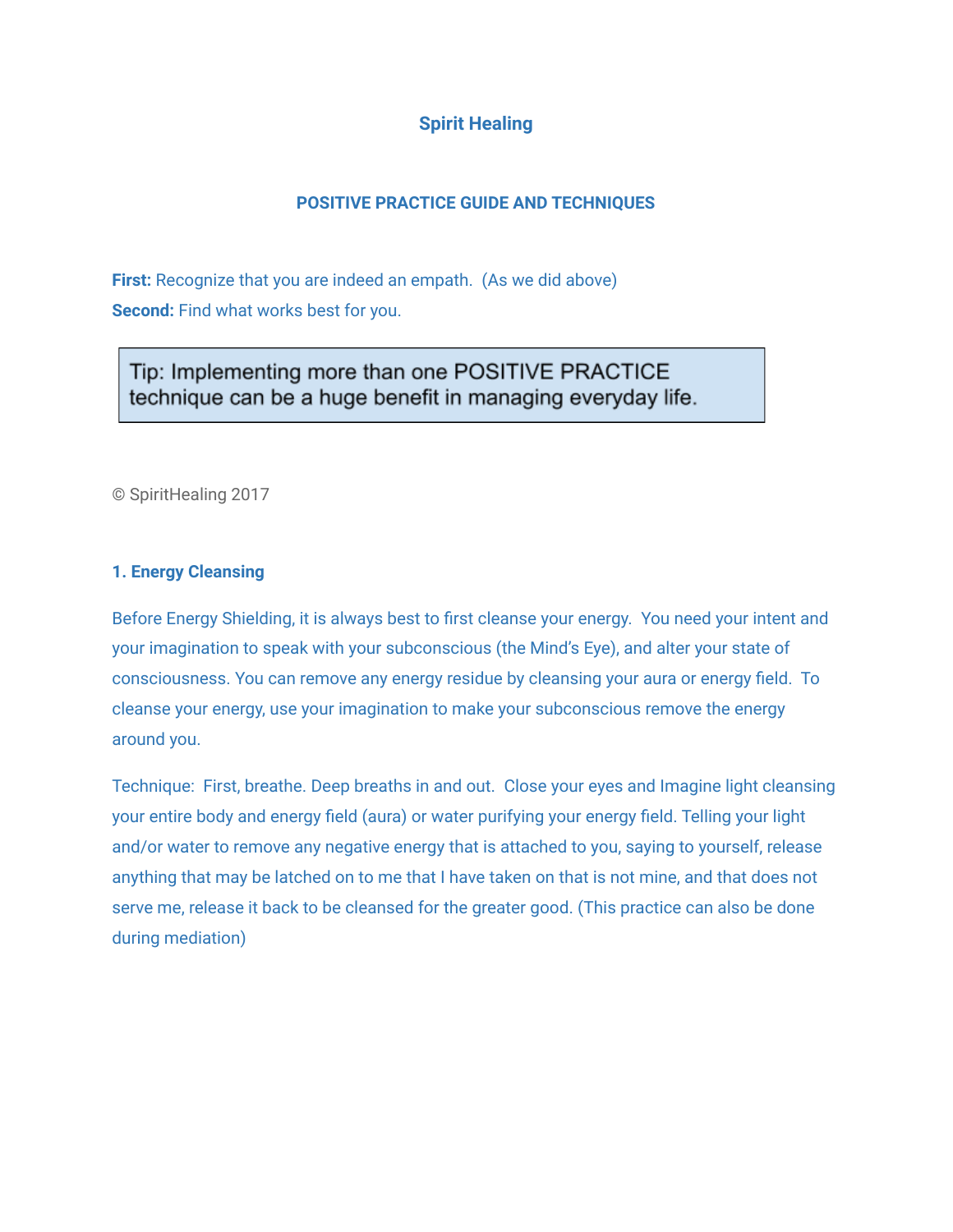#### **2. Energy Shielding**

Shielding is a way to block out unwanted energy or vibrations from others or the environment. You use the power of your subconscious mind (The Mind's Eye) to form a mental shield that blocks incoming negative energy. You imagine that shield deflecting the negative vibrations. Shielding requires the faith of the Empath to redirect the negative energies. One thing you may notice when practicing this shielding method is unwanted interactions with energy vampires will start to lessen, and your response to them will change. As an Empath, you can put up the shield at will so that your emotions do not fluctuate, it is only a matter of thought.

Technique: Close your eyes and breathe deeply until you are relaxed. Simply imagine (In the mind's eye) a shield, a bubble, light or protective garment around you. Whatever you choose know that is your protection, and it will dim the effects of what it is you are feeling from others, and from it you can send positive energy, (to the energy vampires) but repel negative energy not allowing it to enter your field. You then would say to yourself, please bring back to me anything I may have lost today or disconnected for any reason, make me whole and protect me from negative interactions. Shielding you from the effects, an Empath feels daily.

#### **3. Turning negative feelings into positive ones**

When you feel the negative feelings of others around you, take that feeling for what it is, and turn it into a positive, send that positive energy back out into the collective consciousness and direct it toward the universe or people around you bringing positivity into their space potentially changing the atmosphere. You can also practice compassion, by turning negative energy into compassion; you remove the negative feeling and transform it into a positive compassionate feeling.

Technique: This is just a matter of using your third eye to connect and reflect, go to your "happy place" and change your feeling to a good one using these thoughts. Send it back out into the space with this happy feeling. Also for long-term effects, mediation would be a great way to clean off the week's feelings or attachments. Giving yourself an energetic shower!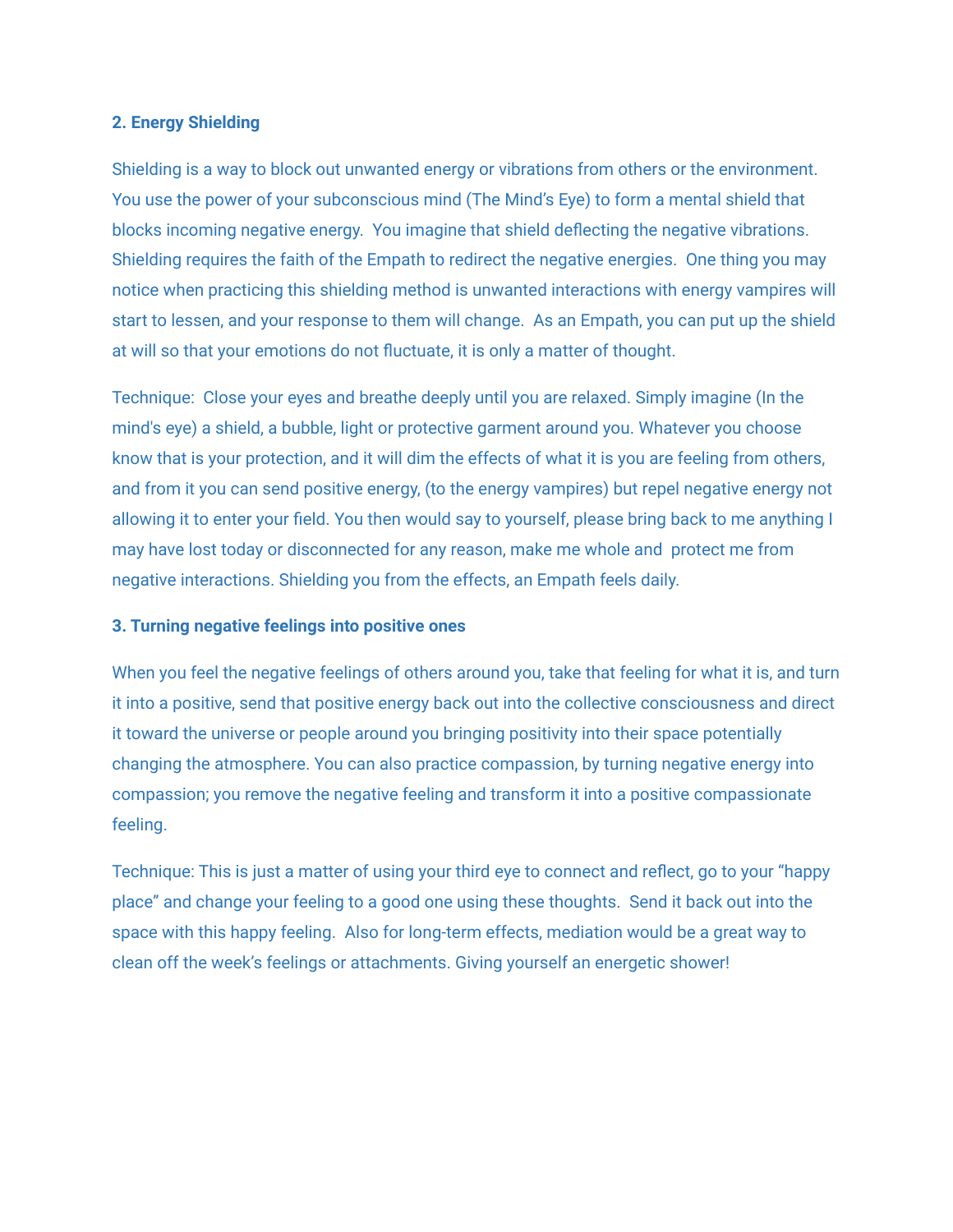#### **4. Redirecting Energy**

Redirecting energy is another form of Energy Cleansing; I find this works great for the physical and emotional aspect of being an Empath. Energy is continuously moving in and out of us, when there is no outlet for the negative energy coming in we tend to absorb it and keep it within ourselves. When we "absorb", it allows you to feel and hang on to the person's energy, sometimes causing us physical pain and mood swings. You can usually notice this kind of energy by physically feeling it (pain) or a quick mood shift for no specific reason.

Technique: First asking yourself "the questions", is this mine? You will need to have the awareness that you are holding onto unwanted energy that does not belong to you and that you wish to release it, releasing it with good intention. In "The mind's eye", create a circular motion over the affected area, almost like a vortex, pulling it upwards and out. Bundle up all the energy into a ball, and then imagine that ball moving away from you into the air, release the energy. Replacing it with a natural flow of golden or positive energy to enter. (Light and Love)

Tip: If you know who you are receiving the energy from, try to send it back to them with that golden glow of love, happiness and even healing intentions. It may just change things for them as well.

#### **5. Raising your Consciousness and Meditation**

We are all at different stages in our consciousness growth, but we can learn to tap into the collective consciousness in order to help ourselves and help those around us. A great way to do this is to meditate for 15 - 20 minutes, twice a day. By maintaining this Positive Practice, we are keeping up with our daily maintenance for the mind, body and spirit of our energy field as a whole.

Technique: You can choose a position that is comfortable for you, relax and mentally let go of everything. Think of it as a shower or cleansing for the mind and clearing your energy in order to tap into the pure or positive energy of the collective consciousness. There are many different ways to mediate. If this simple technique does not work for you this guide will help, you find one that does.

Note: Although you may actually enhance your sensitivity through meditation, you can learn how to be more resilient in handling it through meditation. You will learn and start understanding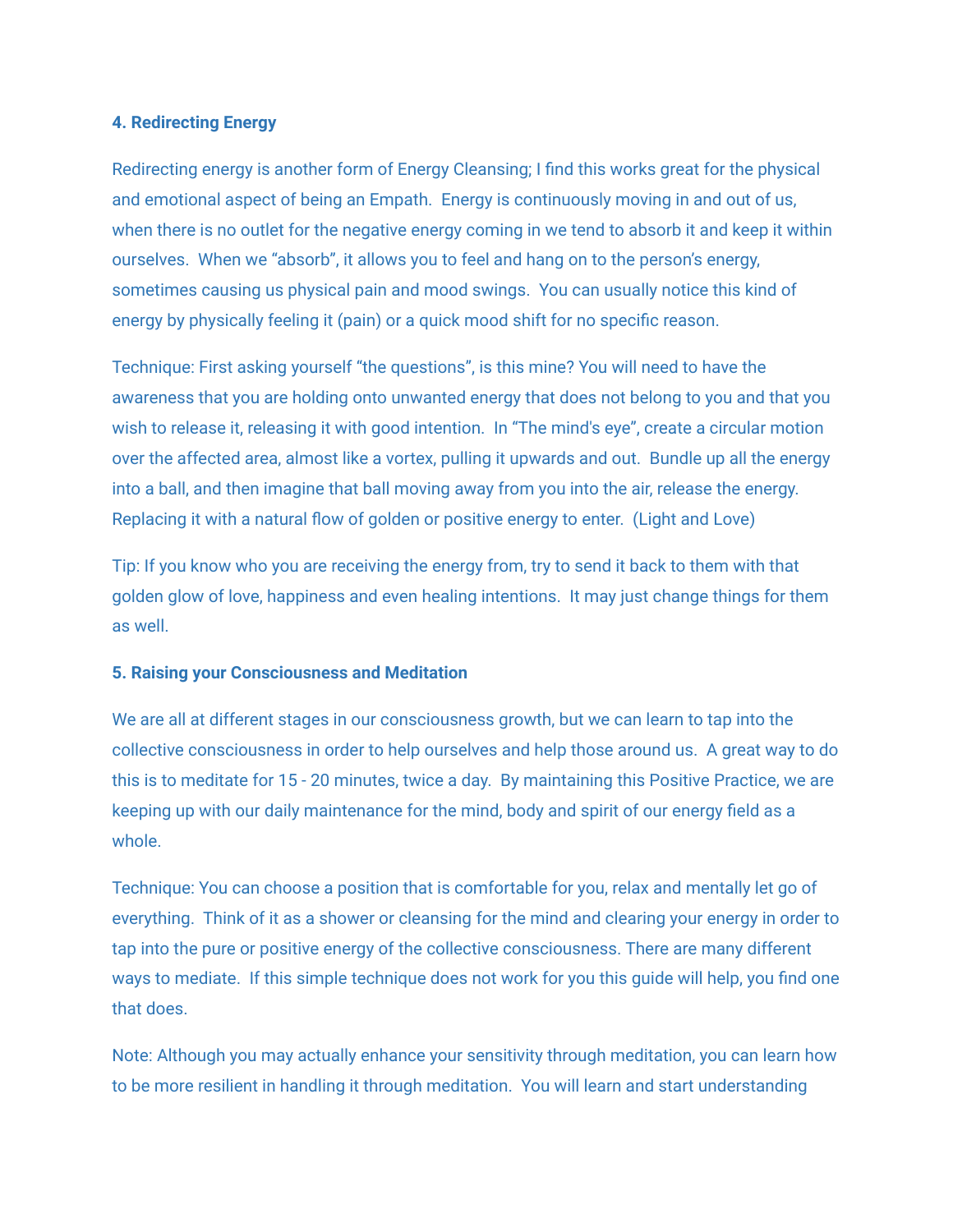how to control your mind, and in turn control your energy. When you control your energy, it is easier to remain balanced and not be thrown off or deeply affected from the negative influences.

#### **6. Speak the truth**

As an empath, our intuition kicks in and we experience a "knowing" when someone does not speak the truth. The negative energy it holds in our relationships can be overwhelming when someone lies to us, causing emotional and physical effects. When we are being dishonest with ourselves and with other people, we create a ripple in our energy field, mind and life. That ripple can then cause shifts in our energy, emotions and feelings, these shifts have a negative impact both emotionally, physically and can last a very long time for everyone involved. When you are being completely honest, (especially with yourself) you effectively and continuously cleansing yourself to make room for more pure and honest energy. When you are honest with others, you are doing the same for them, building a healthy and trustworthy foundation. If someone asks for your honest opinion about something, politely give it to him or her. If you are entering a new relationship, be honest about who you are and your intentions. If you are going for that dream job, be honest about your qualifications. Soon you will see that the only people who will ask for your opinion are the people who really want the truth. You will have more productive and healthy relationships and you will have a continuous flow of positive energy within yourself knowing you always speak the truth.

#### **7. Dropping the energy vampires (See Handout on ENERGY VAMPIRES)**

There are people in this world who feel the need, sometimes unknowingly, to drop the energy level of others around them; some do this to gain the sympathy, attention and love of others. Whilst these people are able to change, they first have to recognize that they are "Energy Vampires". If they are not guided to recognize this, and you are unable to help them, they may never change so it is probably best to avoid these people and send them positive energy from a distance. If you are unable to distance yourself you can also protect yourself from the "energy sucking" by protecting your energy field, (see Energy Shielding) note cleansing would be needed before shielding.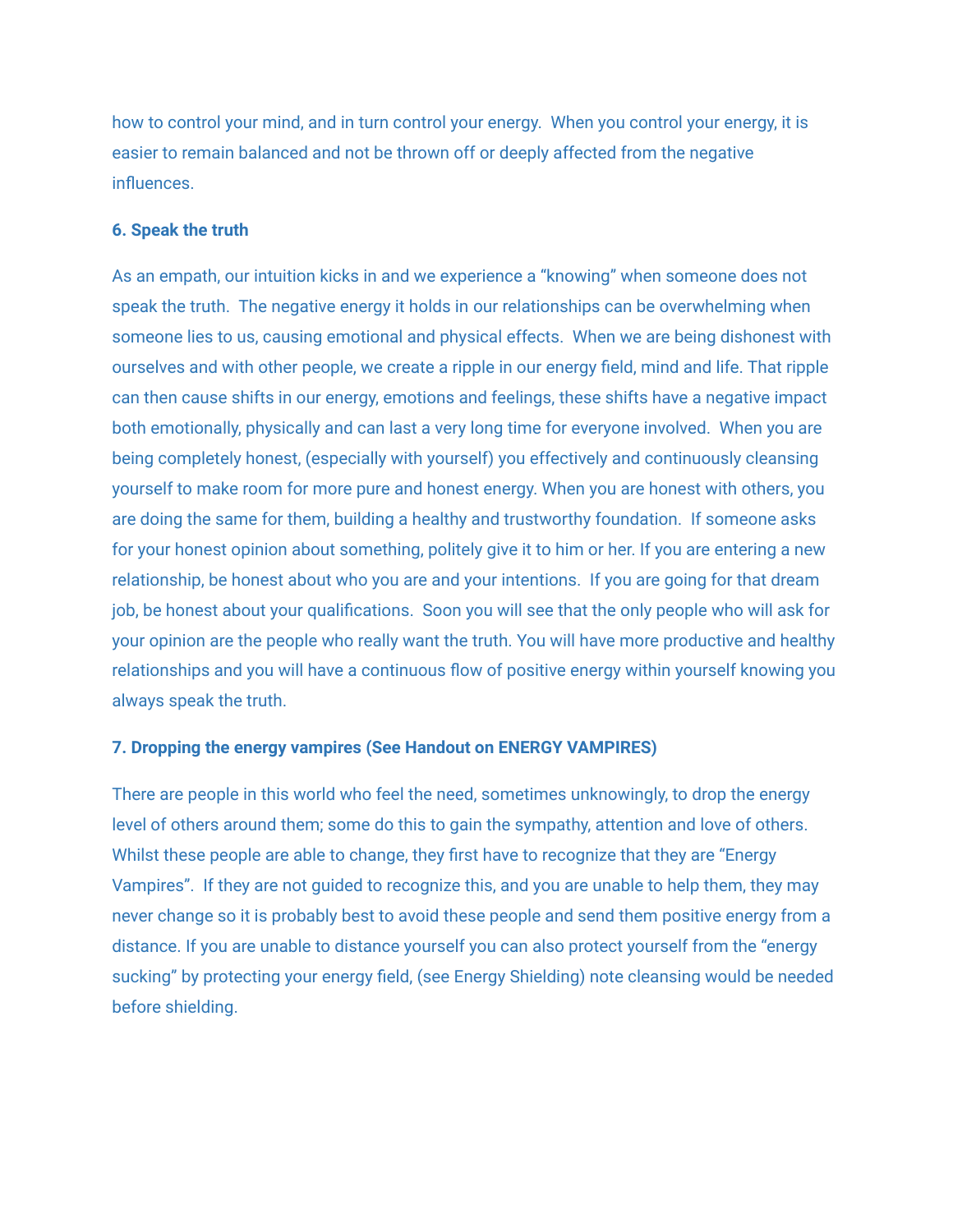#### **8. Detachment**

Detachment is removing yourself emotionally or mentally from the situation. It has also been called "Clinical" mindset By [Denver](http://www.2empowerthyself.com/author/2empowerthyself/) V. Ask yourself are these emotions me or someone else? You will quickly realize that it is someone else because there is no logical reason for the onset of emotions, as they arrive abruptly. Understand that the emotions are not you, do not own or tie yourself to the emotions and also avoid becoming and acting out the emotions.

Observe the situation and your emotions. Although you can continue to feel the emotions of others, it should not affect you as much as you are in control of the emotions you are feeling and understand they do not belong to you. Detachment works great in public and crowded places when meditation or energy cleansing are not easily accessible. It is almost like a quick fix or patch job temporarily holding us together.

#### **9. Distance Yourself**

If you have tried and exhausted all other resources, I would suggest distancing yourself from the person you feel is making you emotionally unstable. Politely excuse yourself and suggest continuing another time.

#### **10. Burning or Smudging**

When burning sage or other agents it has been scientifically proven that you are actually "burning the air" the air which carries the negative vibrations or residual energy that causes congestion in your space. This air is now consumed by the smoke and/or flame and clears the area of the negative vibrations or residual energies. Once cleared this now allows the fresh air to replace the negative air in the space, welcoming the return of natural and neutral vibrations or energy.

Empaths can be affected in an environment filled with negative vibrations or residual energy, it can be very beneficial for Empaths to practice burning or smudging and removing the congestion that lingers.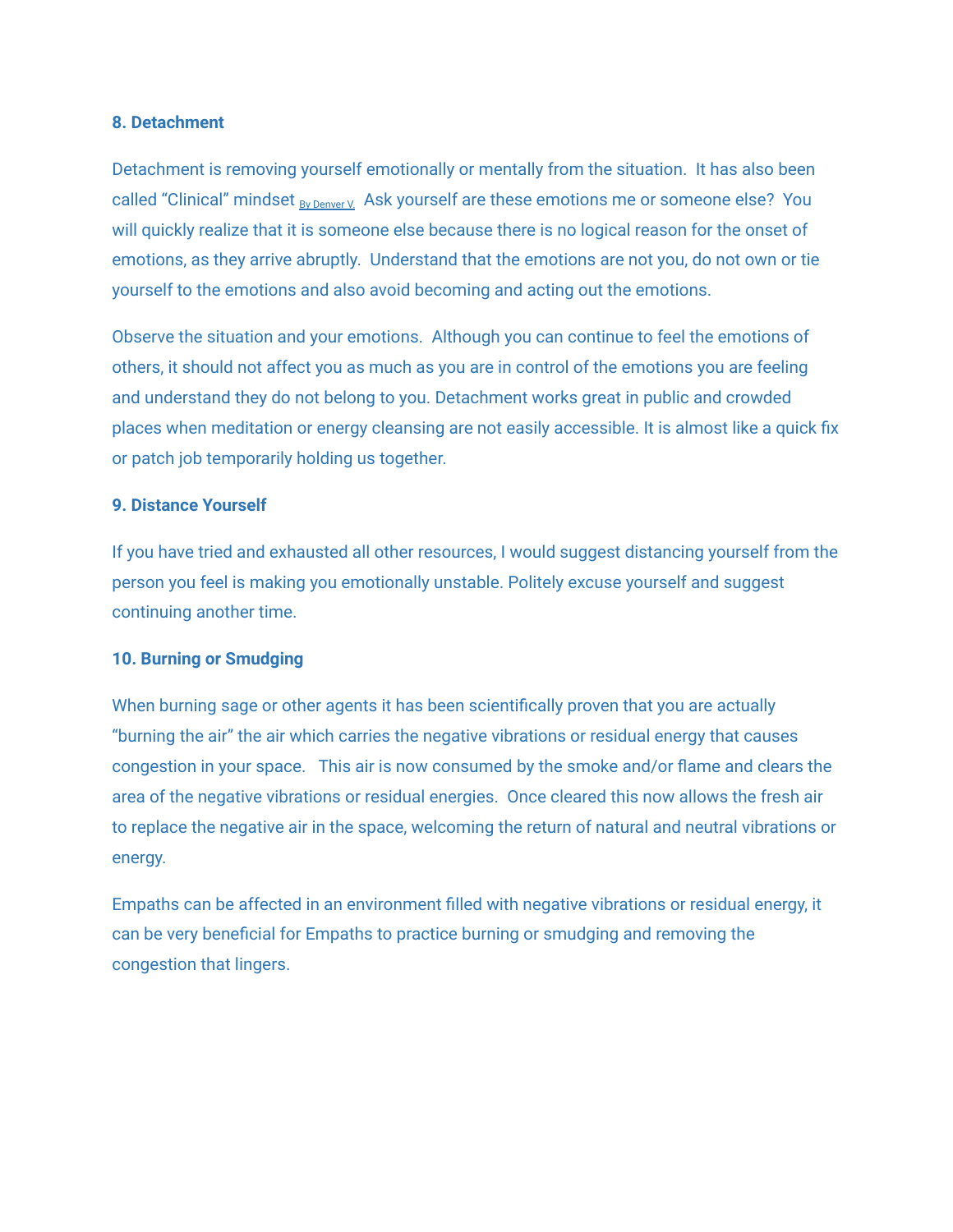#### **Terminology**:

The terminology I used is what I hope everyone can relate to, however if you have different words/wording that is fine. Whatever it is you choose to call it, the same steps will still apply.

#### ACTION & REACTION



For every action, there is a reaction. Be it positive or negative.

Action: As an empath, you are living life feeling and absorbing other people's emotions and/or physical symptoms, filtering the world through your intuition.

Reaction: When overwhelmed with the impact of stressful emotions, empaths may experience panic attacks, depression, chronic fatigue, or self-destruct. You may also exhibit many other physical symptoms that cannot be diagnosed traditionally, unconventional ailments.

Action: Use your Positive Practice hand out.

Reaction: Happy, fuller life and fewer restrictions imposed on ourselves and others.

#### Definitions:

**The Third Eye:** (also called the mind's eye or inner eye) is a mystical and esoteric (see below) concept referring to a speculative invisible eye which provides perception beyond ordinary sight. Third eye is the extension of what the mind knowingly perceives.

**Collective Consciousness:** Is the set of shared beliefs, ideas and moral attitudes, which operate as a unifying force within society.

**Esoteric:** Intended for or likely to be understood by only a small number of people with a specialized knowledge or interest.